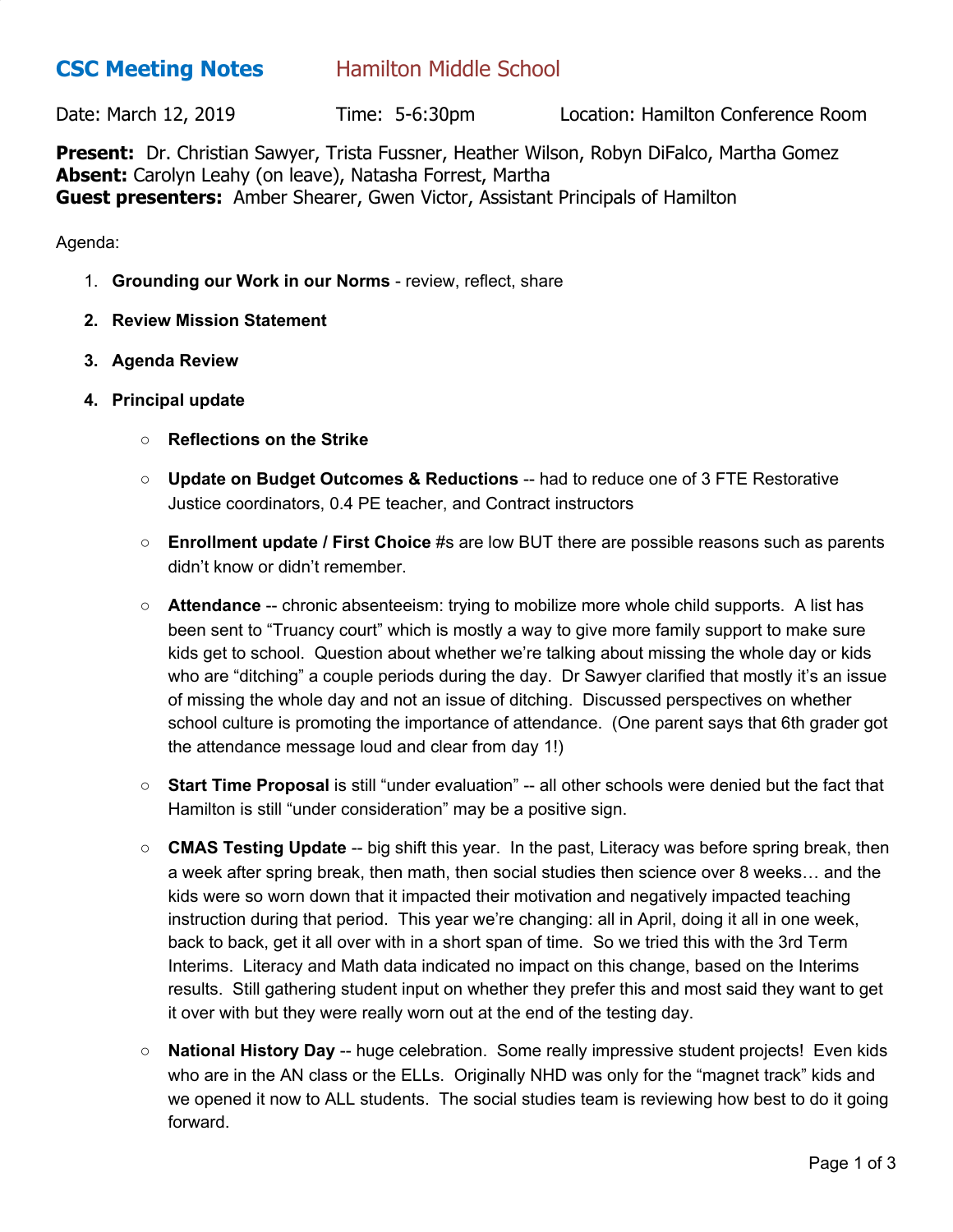- **Task Force on African American Equity updates** -- surveyed students and teachers: "How do you experience being black at Hamilton?" Last teacher staff meeting, those results were shared. AA students feel they are being more often punished, picked on, not given opportunities. Started the Black Student Alliance. Had the Black Heritage Assembly in the Auditorium for Black History Month in February. Three lessons in Hamily Reads about this. African American Parent Advisory Council meeting. We're now doing the hard work of digging into this. There's a lot still to be done.
- **Retention & Hiring Update** -- We're hiring for 1 science STL, 1 Science, 1 Mild Mod, 1 MI, 1 Literacy, 1 Math. The good news is that our retention rate is better this year than last year and last year was better than the year before.
- 5. **Progress update on MYP** -- Eileen's webcast update to be shared with all CSC members over email. [include link here]
- 6. **Progress update on Design Advisory Council (DAG)** -- *did not have time for this update*
- 7. **UIP (Unified Improvement Plan) Review & Collaboration -- presented by Amber Shearer & Gwen Victor**
	- o **Academic update** (teacher support, interim scores) --
		- **Eng Lang Arts (ELA) testing**: scholars took 3 tests this year in Oct, Dec, and March. Interim tests are used as a mid-year assessment and mimics the CMAS testing to give them familiarity. 65% took the tests.
		- $\circ$  39% of 6th graders showed upward movement, 18% growth at mastery level
		- 24% of 7th graders showed upward movement
		- $\circ$  39% of 8th graders showed upward movement, 15% growth in overall mastery of standards
		- Literacy teachers using guided discourse to re-teach off their findings.
		- **○ Global Review Goals:**
			- i. Goal 1 was 65% mastery -- we didn't meet this goal but we had huge gains in 6th and 8th grade; but why did 7th grade not do as well?
			- ii. Goal 2 was 55% of AA scholars to move 1 performance band -- 34% grew 1 or more
			- iii. Goal 3 was 55% of EL scholars to move 1 performance band -- 48% grew 1 or more
		- **Math** same schedule of 3 tests in Oct, Dec, March. Goal was to improve scores to 55% met/exceed. Also served as mid-year assessments, mimic CMAS, etc.
		- Teachers took ownership of Hamilton Addendum (an additional test created) and critically analyzed questions and how effectively they measured success for standards being taught
		- 6th grade with 70% success
		- 7th grade upward movement 33%
		- 8th grade 50% proficient/advanced
		- $\circ$  Equity markers for AA students are decrease 4% in all grade levels (need to double-check this was but we believe this is the performance gap between AA students compared to their peers.
		- **○** MIS 3 (Major Improv Strategy 3): Develop Instructional Leadership Team
			- i. Focus was on pacing/planning and differentiation.